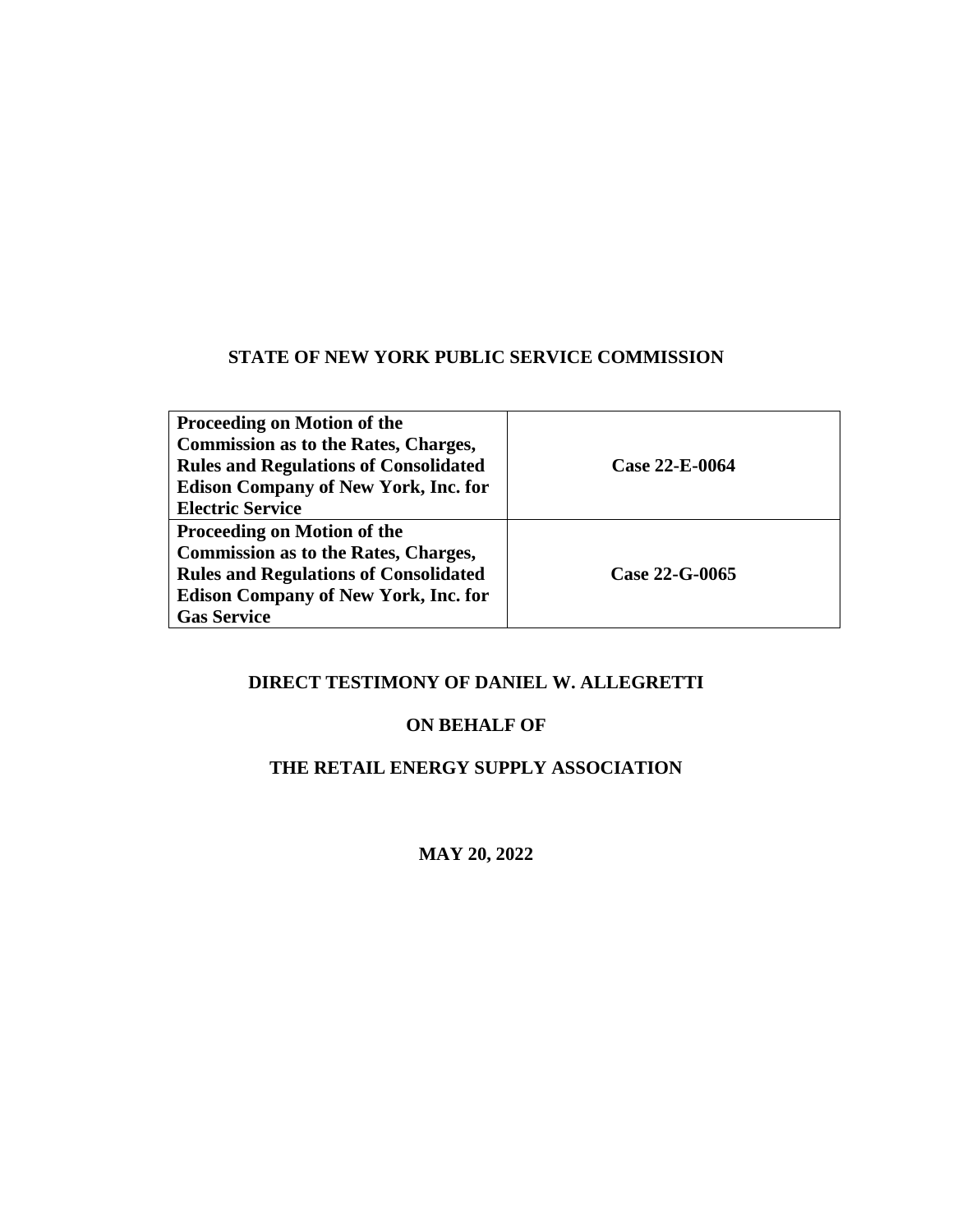## **TABLE OF CONTENTS**

#### Page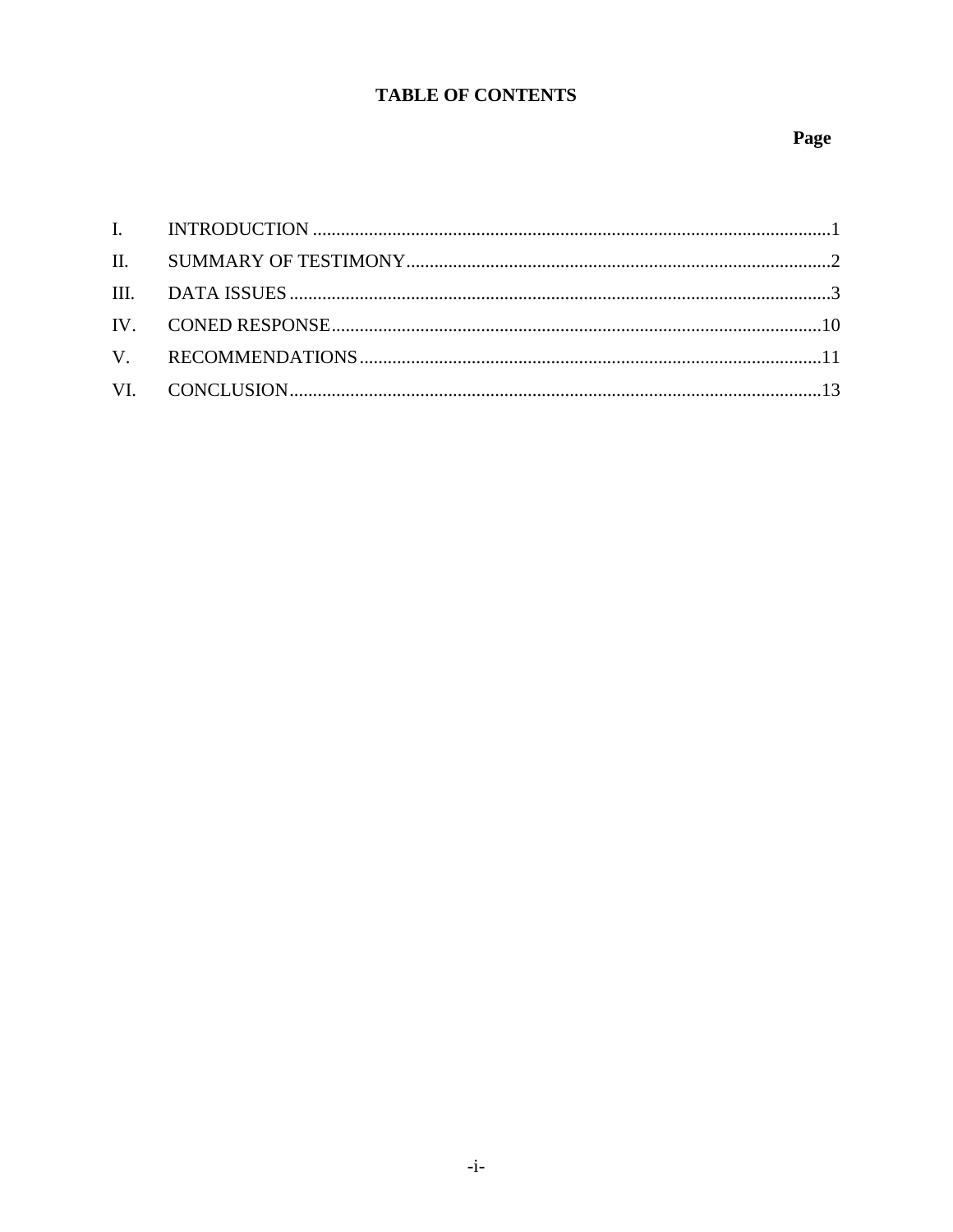#### <span id="page-2-0"></span>**I. INTRODUCTION**

#### **Q. PLEASE STATE YOUR NAME, POSITION, AND BUSINESS ADDRESS.**

- A. My name is Daniel W. Allegretti. I am a consultant with Sigma Consultants, Inc.
- ("Sigma"). My business address is 25 Toad Hill Road, Franconia, New Hampshire.
- 

#### **Q. ON WHOSE BEHALF ARE YOU OFFERING THIS TESTIMONY?**

- A. I am testifying on behalf of the Retail Energy Supply Association ("RESA"). RESA is a non-profit organization and trade association that represents the interests of its members in regulatory proceedings in the Mid-Atlantic, Great Lakes, New England, and New York regions. RESA members are active participants in the retail competitive markets for electricity and natural gas, including the New York markets. Several RESA member companies are energy service companies ("ESCOs") eligible to serve customers in New York and are presently providing service to customers in the Consolidated Edison
- Company of New York, Inc. ("ConEd") service territory.
- 

#### **Q. PLEASE DESCRIBE YOUR PROFESSIONAL EXPERIENCE.**

 A. I joined Sigma as a consultant in 2018. In that role, I provide strategic advice and representation to energy companies and trade associations with regard to government and regulatory affairs. I also represent clients before regional stakeholder groups, including the New England Power Pool, and before state legislative, executive, and regulatory bodies. Before joining Sigma, I was the Vice President, State Government Affairs – East 22 at Exelon Corporation. My current *curriculum vitae* is provided as Exhibit (RESA-1) to this testimony.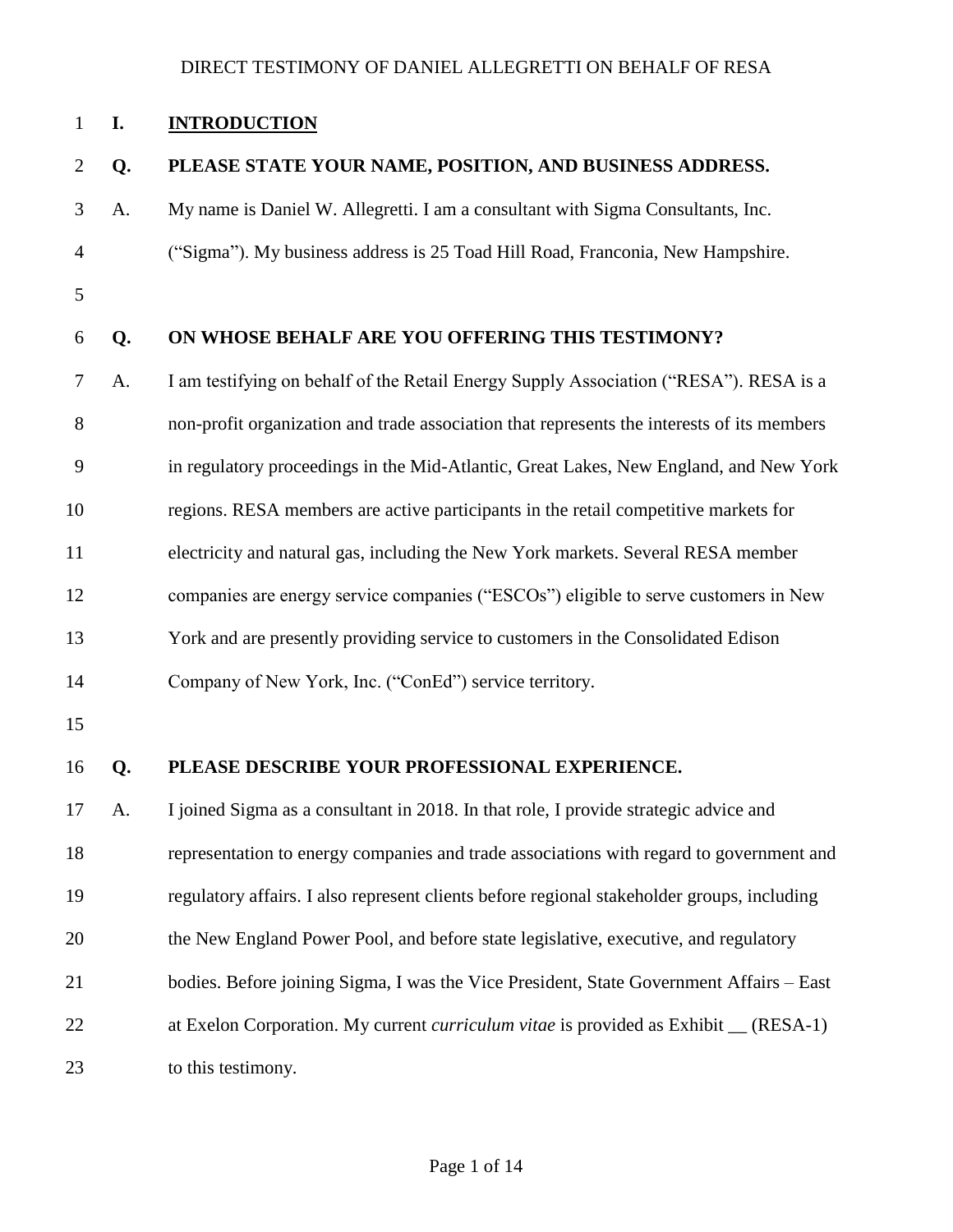#### <span id="page-3-0"></span>**II. SUMMARY OF TESTIMONY**

#### **Q. PROVIDE A BRIEF OVERVIEW OF YOUR TESTIMONY.**

 A. Timely and accurate access to customer data is *critical* to an ESCO's ability to serve customers. Unfortunately, for years, ConEd has experienced significant and wide spread issues with providing timely and accurate data to ESCOs. The issues with ConEd's provision of timely and accurate data affect fundamental aspects of ESCO retail supply operations and have the potential to cause significant disruptions for ESCOs and their customers alike. For example, as a consequence of ConEd's data issues, customers do not receive accurate information about their usage or timely bills. In fact, at times, because of these data issues, customers will not receive bills for months at a time and then suddenly receive a bill that covers multiple months; making it difficult for customers to budget their energy costs and having a sudden and unexpected negative impact on customer cash flows. This is especially problematic for low-income customers.

 These issues are exacerbated by ConEd's lack of communication. In many cases, ConEd is not even aware of an issue until an ESCO informs it of the problem. Further, ConEd frequently fails to respond to ESCO outreach regarding these issues despite multiple attempts to contact ConEd. Moreover, even when ConEd does respond, it can take months and even years for ConEd to actually fix the issue.

 In its Customer Operations Panel Testimony, ConEd describes modifications to existing information technology ("IT") programs and new IT programs affecting customer data for which ConEd is seeking funding in this proceeding. RESA supports funding for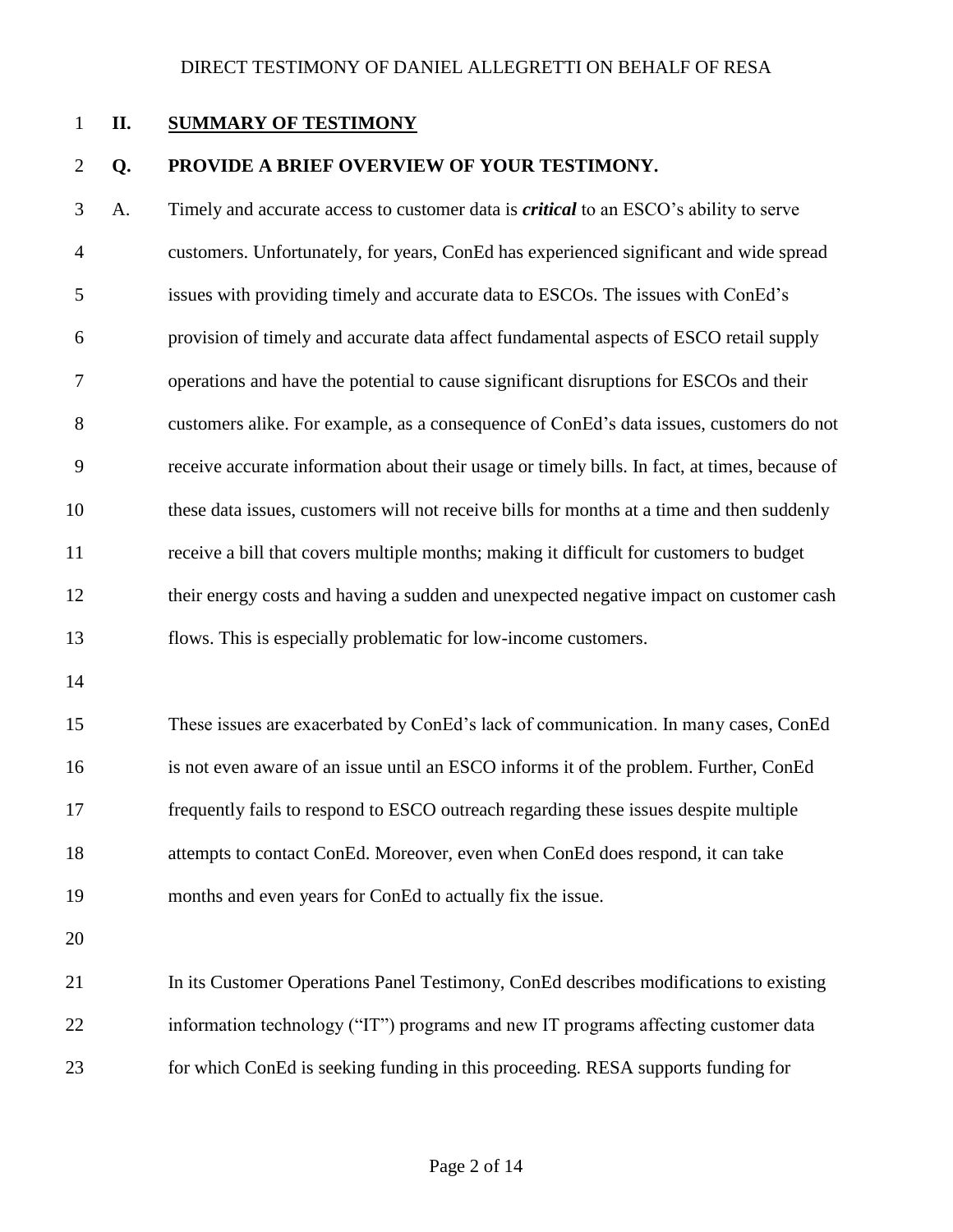<span id="page-4-0"></span>

| $\mathbf{1}$   |      | system modifications and repairs that will expeditiously address ConEd's current            |
|----------------|------|---------------------------------------------------------------------------------------------|
| $\overline{c}$ |      | customer data issues. However, consistent with the Public Service Commission's              |
| 3              |      | ("Commission") February 11, 2021 Order Implementing an Integrated Energy Data               |
| 4              |      | Resource ("IEDR Order"), ConEd should only be provided with funding for "existing"          |
| 5              |      | customer data system maintenance and repair and the funding that ConEd requested for        |
| 6              |      | new and/or improved systems should be re-allocated to fixing the issues with ConEd's        |
| 7              |      | existing systems.                                                                           |
| 8              |      |                                                                                             |
| 9              | Q.   | HOW IS YOUR TESTIMONY ORGANIZED?                                                            |
| 10             | A.   | First, I discuss the data issues that plague the ConEd system and the impact of those       |
| 11             |      | issues on customers, ESCOs and the retail energy market. Next, I discuss ConEd's            |
| 12             |      | response to those issues to date. Finally, I recommend actions that can be taken to address |
| 13             |      | those issues and to ensure that ConEd is incentivized to more quickly and completely        |
| 14             |      | address future issues.                                                                      |
| 15             |      |                                                                                             |
| 16             | Q.   | ARE YOU SPONSORING ANY EXHIBITS?                                                            |
| 17             | A.   | Yes. I am sponsoring Exhibit _ (RESA-1), which is my current <i>curriculum vitae</i> .      |
| 18             |      |                                                                                             |
| 19             | III. | <b>DATA ISSUES</b>                                                                          |
| 20             | Q.   | PLEASE SUMMARIZE THE DATA ISSUES THAT HAVE BEEN OCCURRING.                                  |
| 21             | A.   | Over the last several years, RESA members have experienced the following issues:            |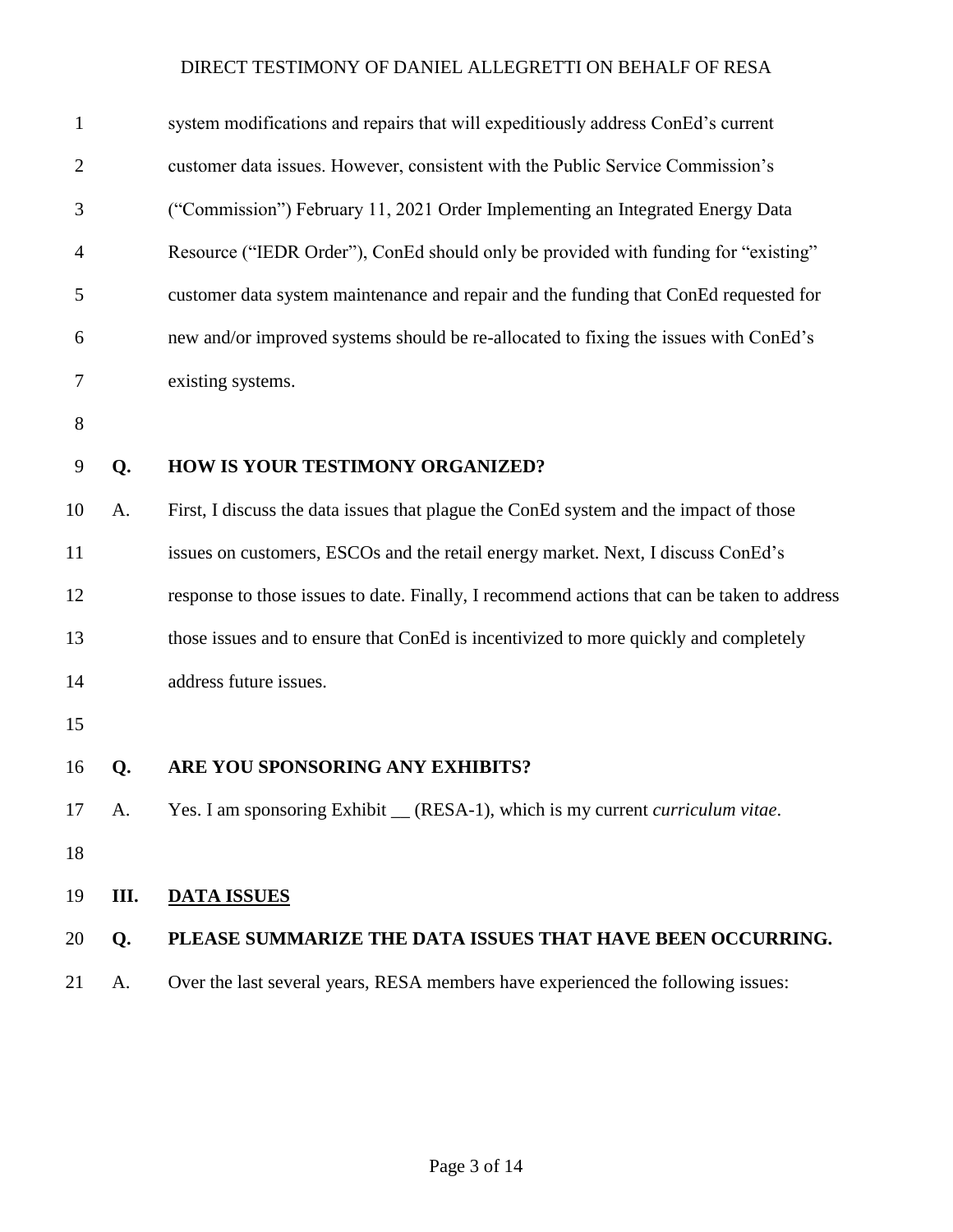| $\mathbf{1}$   |    | Usage is missing and ConEd is not estimating usage so no bill is generated. Once              |
|----------------|----|-----------------------------------------------------------------------------------------------|
| $\overline{2}$ |    | ConEd finally gets an actual meter read, the customer receives a bill for three to            |
| 3              |    | four months of usage at once.                                                                 |
| $\overline{4}$ |    | When ConEd sends data to ESCOs, there are missing usage files. In some cases,                 |
| 5              |    | ESCOs still have not received usage data from as long as two (2) years ago.                   |
| 6              |    | ConEd is reconciling missing or inaccurate usage with customers outside of the<br>$\bullet$   |
| 7              |    | Electronic Data Interchange ("EDI") system.                                                   |
| 8              |    | When change orders are submitted, it takes months for ConEd to implement the                  |
| 9              |    | changes.                                                                                      |
| 10             |    | Canceled meter reads/reduced meter volumes fall outside the New York                          |
| 11             |    | Independent System Operator's ("NYISO") version 3 (i.e., final bill closeout                  |
| 12             |    | period) settlement window.                                                                    |
| 13             |    | When customers transition between service providers, at times, ConEd sends the                |
| 14             |    | data to the wrong load-serving entity ("LSE") and reports that incorrect data to              |
| 15             |    | NYISO.                                                                                        |
| 16             |    | There is lack of transparency in Unaccounted for Electricity ("UFE") values                   |
| 17             |    | reported by ConEd.                                                                            |
| 18             |    | ESCOs are frequently unable to obtain interval data for extended periods of time.             |
| 19             |    |                                                                                               |
| 20             | Q. | DESCRIBE THE MISSING USAGE ISSUE IN MORE DETAIL.                                              |
| 21             | A. | RESA members have experienced several issues. First, for whatever reason, actual              |
| 22             |    | customer usage is missing or not provided to the ESCO for numerous months. During             |
| 23             |    | this time, ConEd is also not estimating this missing usage. As a result, no bill is generated |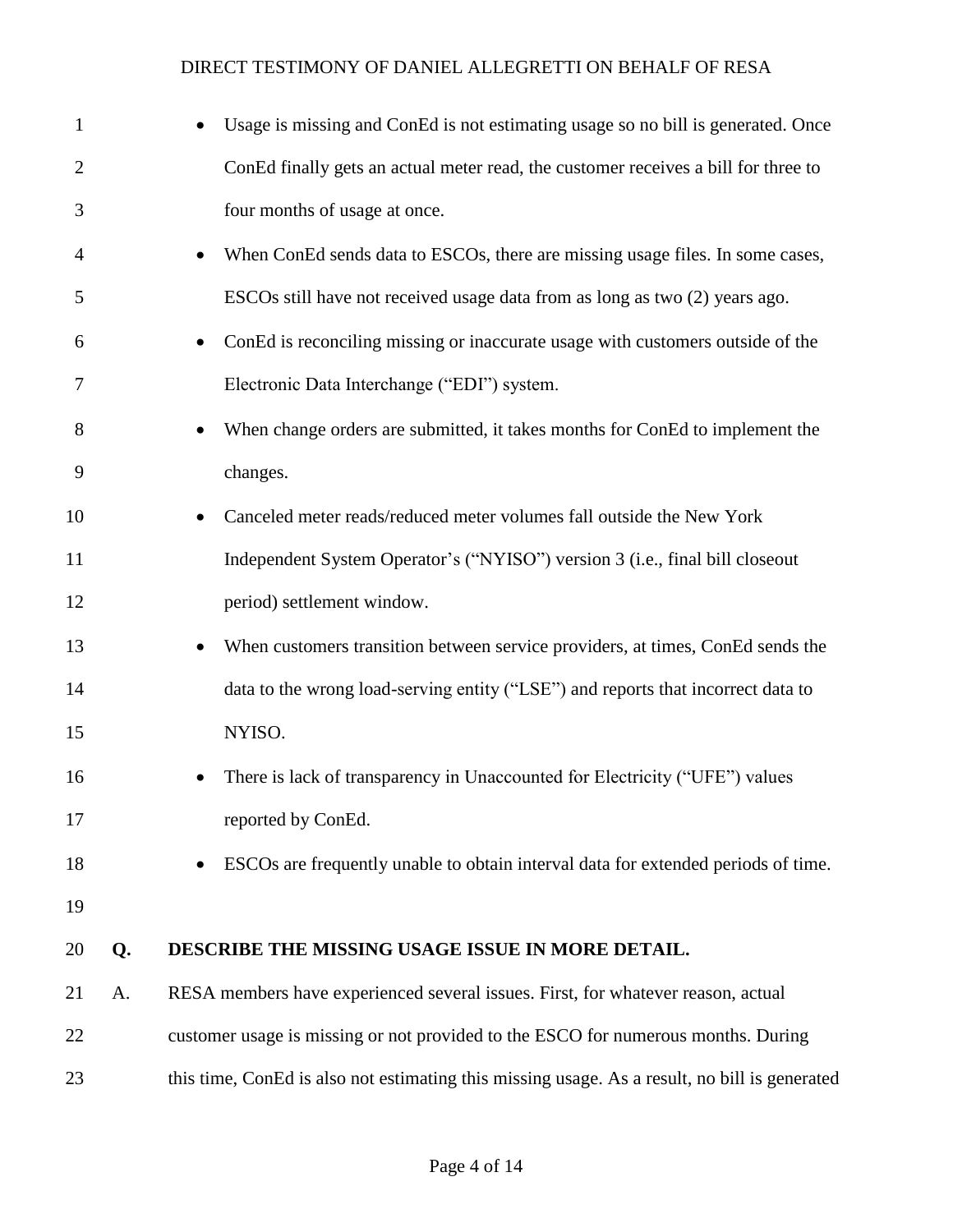| $\mathbf{1}$   |    | for the customer. Once ConEd finally gets an actual meter read, the customer then          |
|----------------|----|--------------------------------------------------------------------------------------------|
| $\overline{c}$ |    | receives a bill for three to four months of usage at once. These delayed meter reads are   |
| 3              |    | likely inflating the UFE values reported by Con Ed.                                        |
| $\overline{4}$ |    |                                                                                            |
| 5              |    | In other instances, usage is missing for a single month then usage is provided for several |
| 6              |    | months thereafter then again a single month of usage is missing followed by several        |
| 7              |    | months in which the usage is provided. However, the ESCOs never receive the missing        |
| 8              |    | usage data from the intervening month(s). In some cases, ESCOs still have not received     |
| 9              |    | missing usage data from two (2) years ago.                                                 |
| 10             |    |                                                                                            |
| 11             | Q. | HOW DOES THIS MISSING USAGE IMPACT CUSTOMERS, ESCOS AND THE                                |
| 12             |    | <b>RETAIL ENERGY MARKET?</b>                                                               |
| 13             | A. | Missing usage makes it impossible for ESCOs to accurately bill their customers for         |
| 14             |    | supply charges and, presumably, for ConEd to bill customers at all. As a consequence,      |
| 15             |    | customers are not receiving accurate pricing signals that could result in changes in their |
| 16             |    | energy consumption or purchasing behavior. This effect is exacerbated when customers       |
| 17             |    | do not receive bills for months at a time. In that case, customers have no real sense of   |
| 18             |    | what they are paying each month for their energy usage or a meaningful way to budget       |
| 19             |    | their energy costs. Consequently, customers who may have otherwise curtailed their         |
| 20             |    | usage or switched service providers to obtain more favorable terms do not have the         |
| 21             |    | information necessary to make those decisions. Moreover, once those customers are          |
| 22             |    | actually billed for the missing months, they are hit with a staggering energy bill that    |
| 23             |    | negatively impacts their cash flow. This issue is particularly acute for low-income        |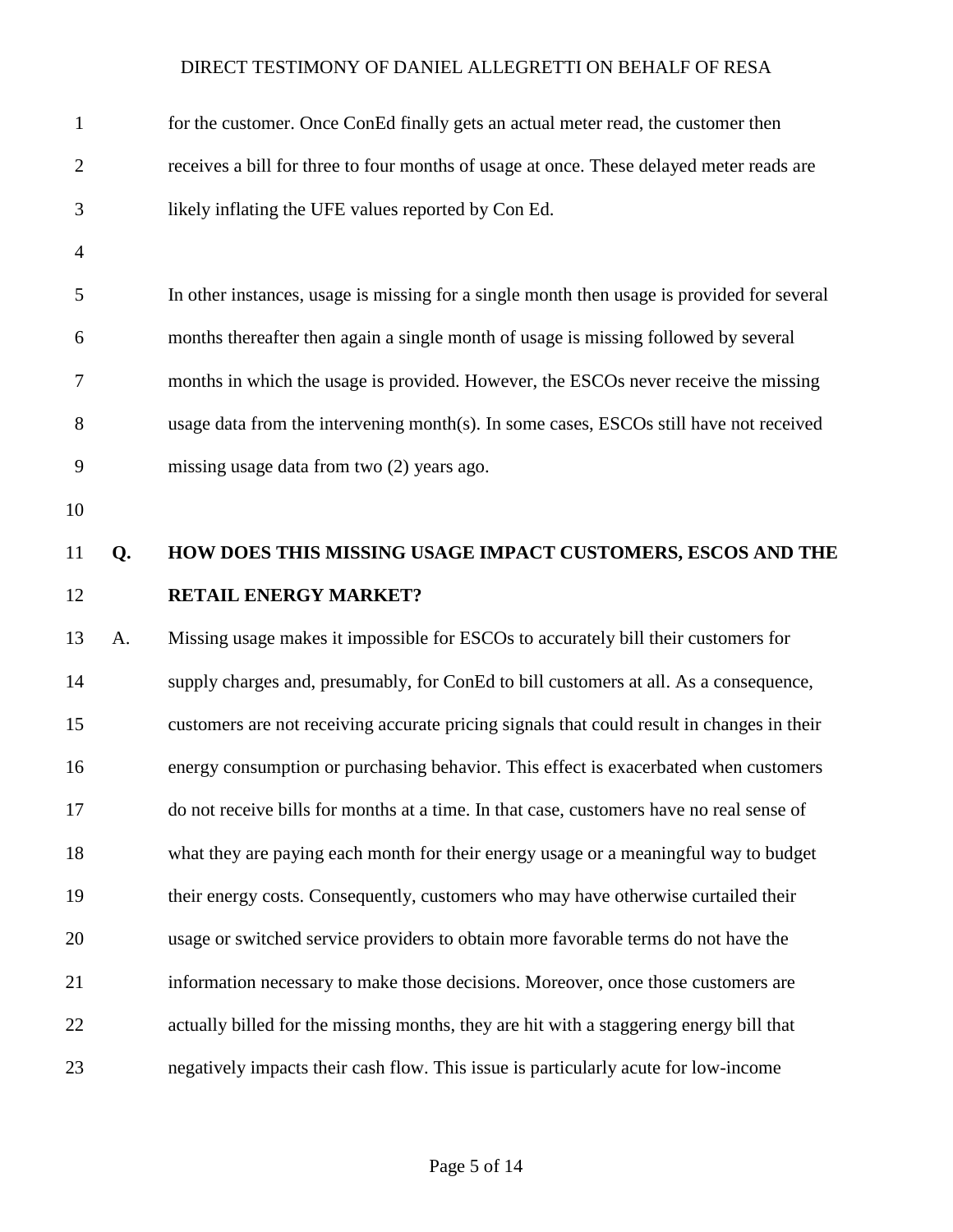| $\mathbf{1}$   |    | customers. If these customers cannot afford to pay these substantial and unexpected bills, |
|----------------|----|--------------------------------------------------------------------------------------------|
| $\overline{2}$ |    | they face the potential disconnection of their electric or natural gas service.            |
| 3              |    |                                                                                            |
| $\overline{4}$ | Q. | DESCRIBE THE RECONCILIATIONS CONED IS PERFORMING OUTSIDE OF                                |
| 5              |    | EDI.                                                                                       |
| 6              | A. | In cases where customer usage is missing or inaccurate, at times, when ConEd reconciles    |
| 7              |    | or resolves these issues with the customers, it never sends the 867 meter read files       |
| 8              |    | associated with these reconciliations to the ESCOs. As a result, ESCOs only learn of the   |
| 9              |    | reconciliation (if ever) when the customer calls to request a corresponding reconciliation |
| 10             |    | of their supply charges.                                                                   |
| 11             |    |                                                                                            |
| 12             | Q. | HOW DO THESE RECONCILIATIONS OUTSIDE EDI AFFECT CUSTOMERS,                                 |
| 13             |    | <b>ESCOS AND THE RETAIL ENERGY MARKET?</b>                                                 |
| 14             | A. | These offline reconciliations create a situation where the customer is still not being     |
| 15             |    | timely and accurately billed for supply charges. In fact, in cases where the customer does |
| 16             |    | not make the ESCO aware of the reconciliation that ConEd performed, the customer's         |
| 17             |    | previously inaccurate supply charges may never be reconciled. This creates the unfair      |
| 18             |    | situation in which ConEd is made whole by actually receiving payment for prior incorrect   |
| 19             |    | or missing bills but ESCOs are not.                                                        |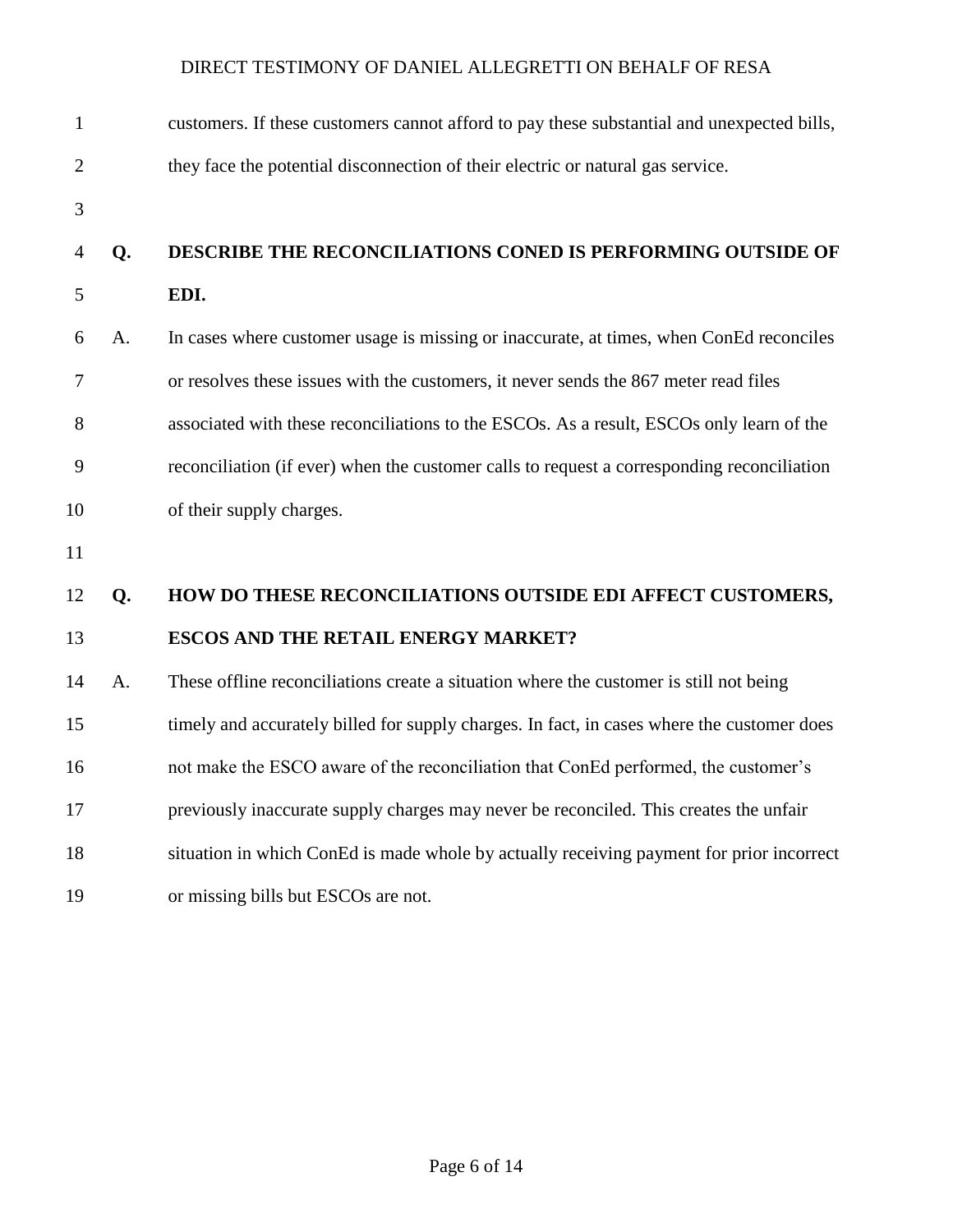# **Q. DESCRIBE CONED'S FAILURE TO TIMELY PROCESS CHANGE ORDERS IN MORE DETAIL.**

| 3  | A. | When ESCOs submit change orders (e.g., tax rates, summary to meter detail data in 867      |
|----|----|--------------------------------------------------------------------------------------------|
| 4  |    | file), ConEd does not timely implement those changes. In fact, it can take ConEd months    |
| 5  |    | to make the changes. For instance, at least one RESA member submitted change orders in     |
| 6  |    | mid-December that still have not been implemented. As a result of these delays, even       |
| 7  |    | though ConEd has accepted a change submitted by an ESCO, ConEd occasionally bills          |
| 8  |    | the ESCO customer at incorrect prices and tax rates.                                       |
| 9  |    |                                                                                            |
| 10 | Q. | HOW DOES CONED'S FAILURE TO TIMELY PROCESS CHANGE ORDERS                                   |
| 11 |    | IMPACT CUSTOMERS, ESCOS AND THE RETAIL ENERGY MARKET?                                      |
| 12 | A. | Once again, this issue causes customers to receive inaccurate bills. As a consequence,     |
| 13 |    | customers are not receiving accurate pricing signals that could result in changes in their |
| 14 |    | energy consumption or purchasing behavior.                                                 |
| 15 |    |                                                                                            |
| 16 | Q. | WHAT HAPPENS IF CANCELED METER READS/REDUCED METER                                         |
| 17 |    | <b>VOLUMES FALL OUTSIDE THE NYISO VERSION 3 SETTLEMENT</b>                                 |
| 18 |    | WINDOW?                                                                                    |
| 19 | A. | When there are canceled meter reads/reduced meter volumes fall outside NYISO's             |
| 20 |    | version 3 settlement window, ESCOs purchase more energy, ancillaries, renewable            |
|    |    |                                                                                            |

- costs of these excess purchases cannot be collected directly from the customers
- associated with the canceled meter reads/reduced meter volumes. Moreover, ConEd does

energy credits and zero-emission credits than are required to serve their customers. The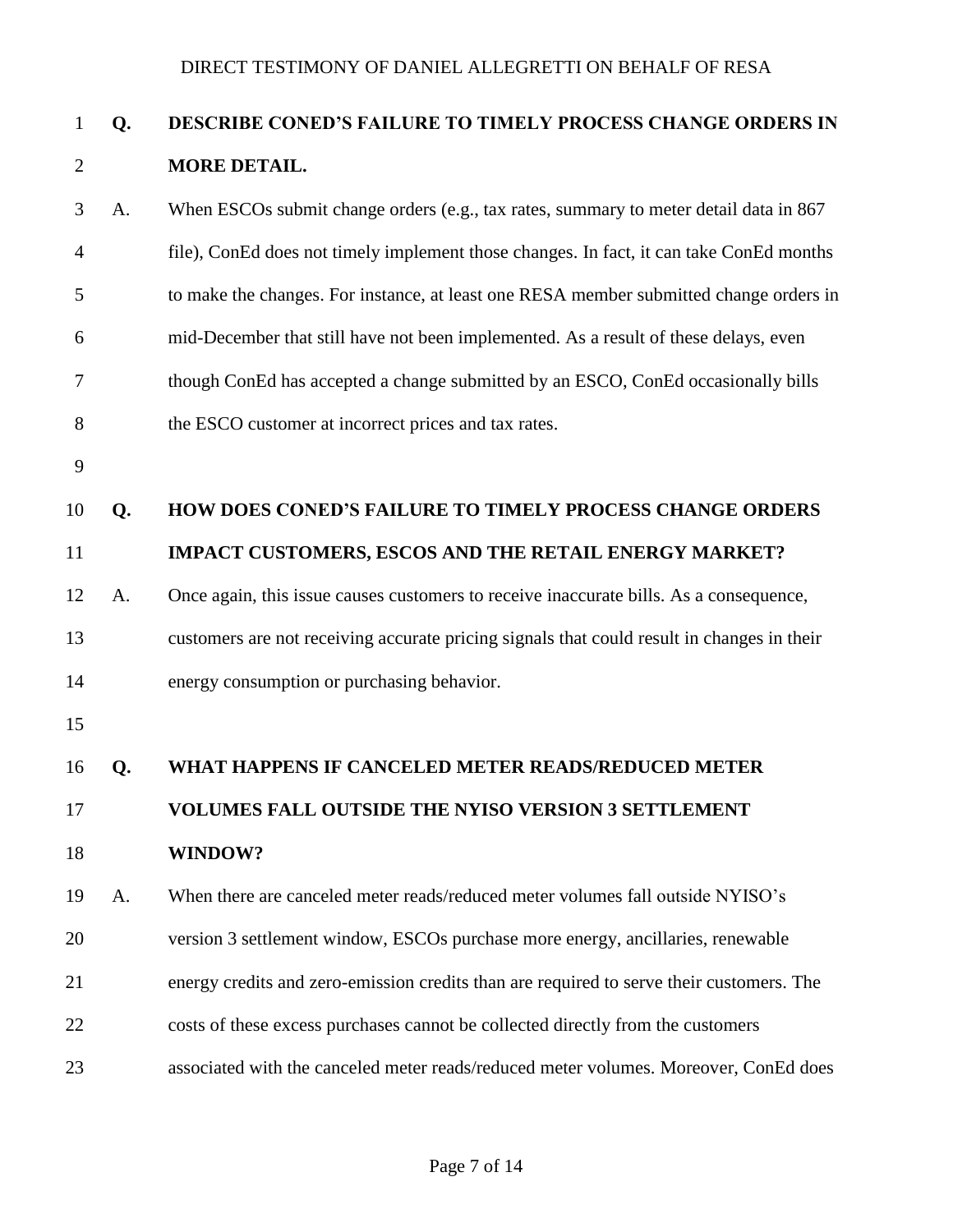| $\mathbf{1}$   |    | not reimburse ESCOs for these added costs. As a consequence, ESCOs must absorb these     |
|----------------|----|------------------------------------------------------------------------------------------|
| $\overline{2}$ |    | unwarranted costs.                                                                       |
| 3              |    |                                                                                          |
| 4              | Q. | WHAT HAPPENS IF CONED FAILS TO PROVIDE EDI DATA TO THE                                   |
| 5              |    | <b>CORRECT LSE?</b>                                                                      |
| 6              | A. | When customers switch LSEs, at times, ConEd sends the EDI data for those customers to    |
| 7              |    | the wrong load-serving LSE (e.g., the previous LSE). ConEd then reports this incorrect   |
| 8              |    | data to the NYISO. As a consequence, the previous LSE is still buying energy and         |
| 9              |    | ancillary services for customers that it is no longer serving. The costs of these excess |
| 10             |    | purchases cannot be collected from the customers who are still being inaccurately        |
| 11             |    | reported as belonging to the ESCO. Moreover, ConEd does not reimburse ESCOs for          |
| 12             |    | these added costs. As a result, ESCOs must absorb those unnecessary costs.               |
| 13             |    |                                                                                          |
| 14             | Q. | WHY IS TRANSPARENCY IN UFE VALUES IMPORTANT?                                             |
| 15             | A. | In 2018, ESCOs challenged the accuracy of ConEd's April, May, and June UFE values,       |
| 16             |    | which were two to three times more than the same timeframe in 2017. As a result, ConEd   |
| 17             |    | admitted to errors in its UFE calculations and stated a new code in its Transmission     |
| 18             |    | Owner Data Reporting System was not accurately aggregating the metering data for all     |
| 19             |    | ESCOs. ConEd was able to fix the calculations for April, May and June and report         |
| 20             |    | corrected data for May and June during the NYISO version 3 (i.e., final bill closeout    |
| 21             |    | period) true-up period. Because the version 3 window had already closed for April 2018,  |
| 22             |    | however, ConEd had to get a tariff waiver from the Federal Energy Regulatory             |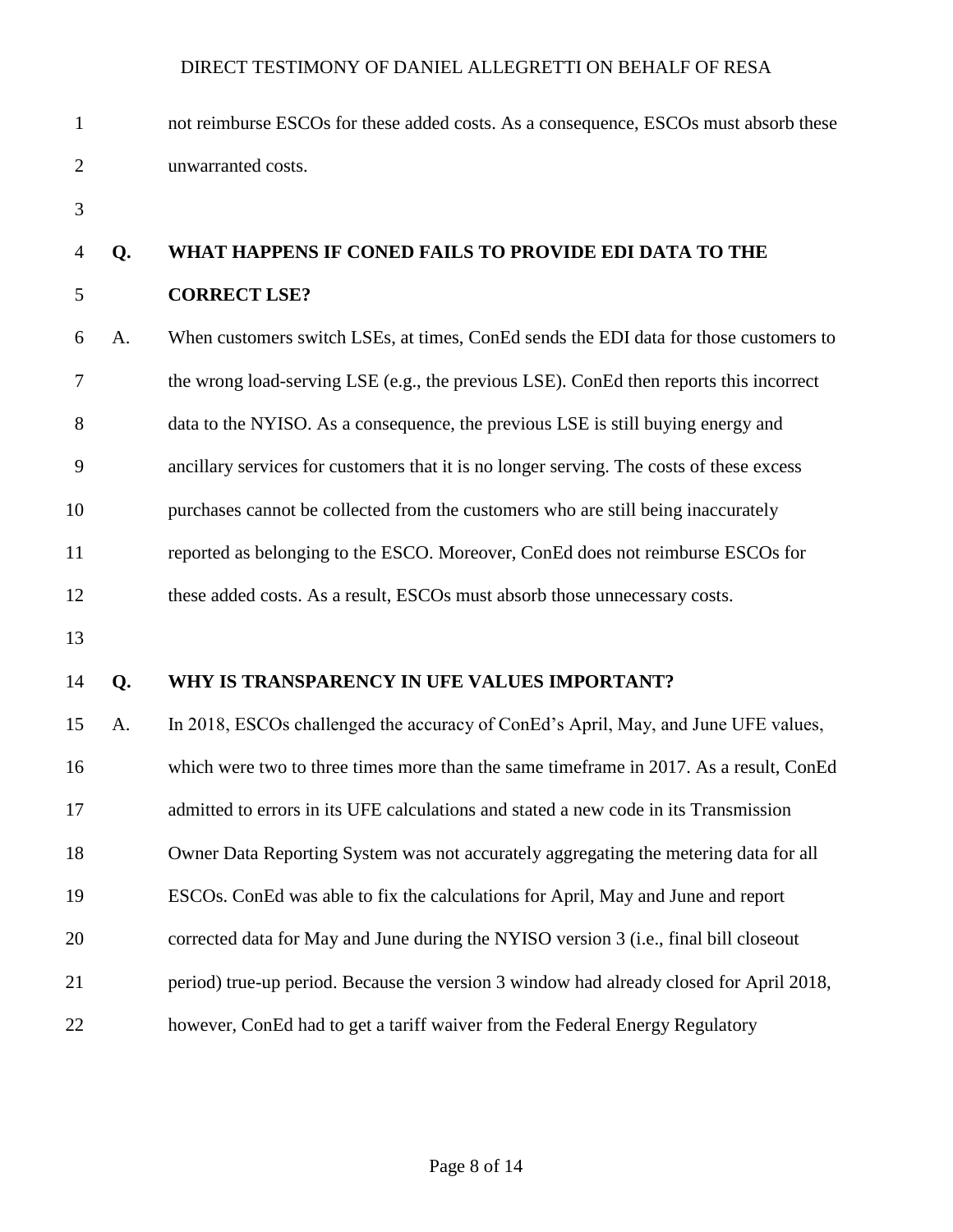| $\mathbf{1}$   |    | Commission to open a version 4 window to remedy the April 2018 data. Despite this,            |
|----------------|----|-----------------------------------------------------------------------------------------------|
| $\overline{2}$ |    | ESCOs are still unable to regularly obtain information about ConEd's UFE values.              |
| 3              |    |                                                                                               |
| $\overline{4}$ | Q. | DO OTHER NEW YORK UTILITIES REGULARLY PROVIDE UFE VALUES?                                     |
| 5              | A. | Yes. Currently, ConEd publishes UFE values periodically but not on any set schedule.          |
| 6              |    | Other New York utilities are able to set a UFE Value either before the month begins or        |
| 7              |    | before the year begins; thereby, creating consistency and ease of pricing for ESCO            |
| 8              |    | customers.                                                                                    |
| 9              |    |                                                                                               |
| 10             | Q. | IS INTERVAL DATA CONSISTENTLY AND TIMELY AVAILABLE FROM                                       |
| 11             |    | <b>CONED?</b>                                                                                 |
| 12             | A. | No. ConEd's interval data website will go down every one to two weeks for extended            |
| 13             |    | periods of time (i.e., 24-72+ hours). Even when the interval data is available, there will be |
| 14             |    | days and weeks that are reported as zero. Moreover, ConEd is not proactive in identifying     |
| 15             |    | that data is incomplete. Instead, ESCOs have to contact ConEd to inform it that data is       |
| 16             |    | missing. However, even after ConEd is contacted about the missing data, it can take           |
| 17             |    | weeks to get the complete information.                                                        |
| 18             |    |                                                                                               |
| 19             | Q. | <b>HOW DOES CONED'S FAILURE TO PROVIDE TIMELY AND ACCURATE</b>                                |
| 20             |    | INTERVAL DATA IMPACT CUSTOMERS, ESCOS AND THE RETAIL                                          |
| 21             |    | <b>ENERGY MARKET?</b>                                                                         |
| 22             | A. | Interval data offers valuable insight into a customer's energy-usage patterns. This           |
| 23             |    | information can then be used to design product offerings that meet individual customer        |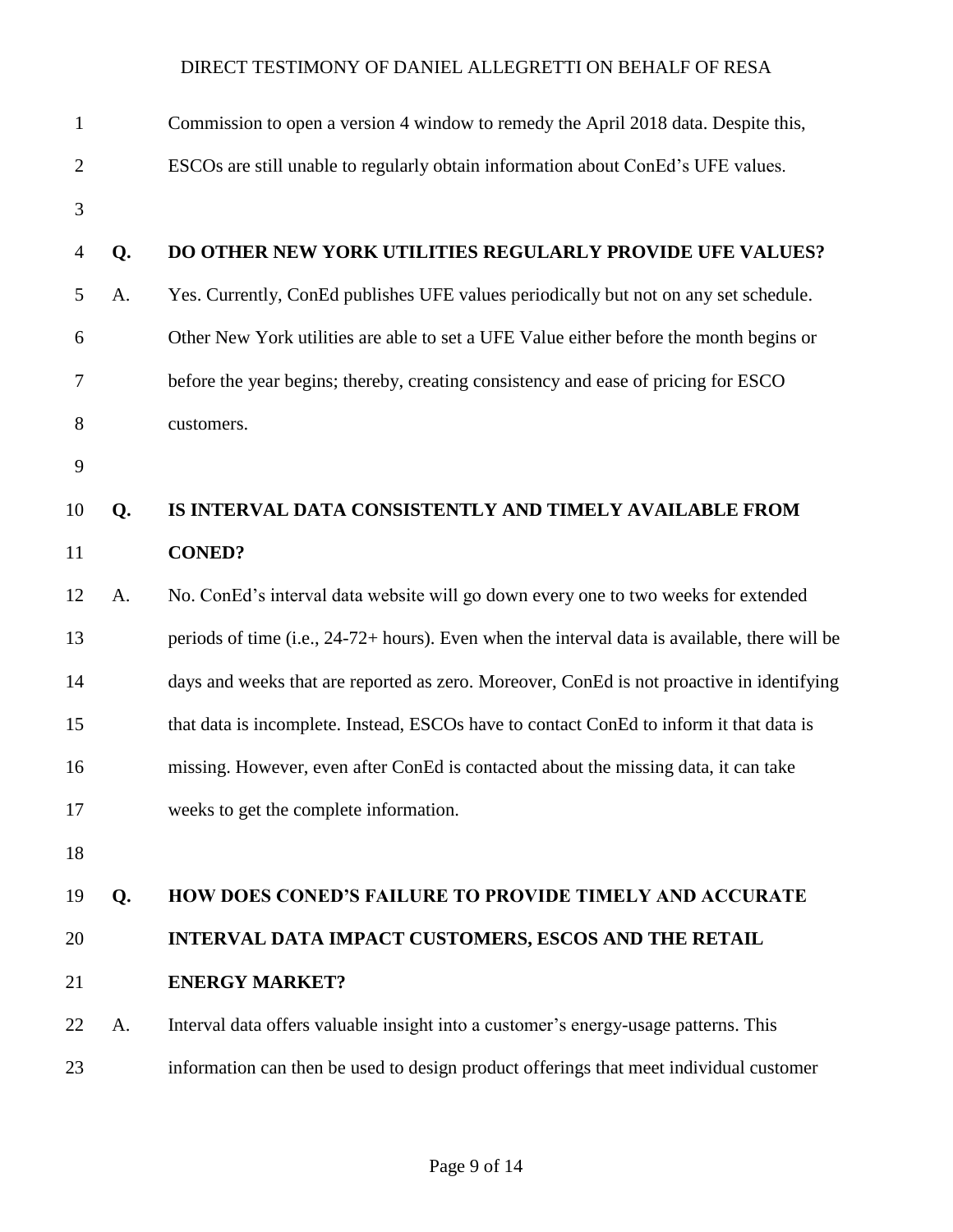<span id="page-11-0"></span>

| $\mathbf{1}$   |     | needs. For instance, with interval data, ESCOs can offer customers price responsive          |
|----------------|-----|----------------------------------------------------------------------------------------------|
| $\overline{2}$ |     | demand ("PRD") products that encourage customer adoption of new solutions to meet            |
| 3              |     | their energy needs, including allowing customers to make demand response and energy          |
| 4              |     | efficiency modifications to better manage their electricity consumption and costs. An        |
| 5              |     | ESCO's ability to offer PRD products to customers, however, is directly affected by the      |
| 6              |     | ESCO's ability to have timely and accurate customer data.                                    |
| 7              |     |                                                                                              |
| 8              |     | Although ESCOs may not have access to the information, the utility typically still has the   |
| 9              |     | data available to it. Because the utility has the information that it needs to work with     |
| 10             |     | customers to help them find solutions that meet their individual needs, it gives the utility |
| 11             |     | an unfair competitive advantage vis-à-vis ESCOs. This also disadvantages customers           |
| 12             |     | because the utility only has limited approved product and service offerings available that   |
| 13             |     | it can offer to customers. Conversely, ESCOs have the ability to design and offer            |
| 14             |     | products and services that meet individual customer needs.                                   |
| 15             |     |                                                                                              |
| 16             | IV. | <b>CONED RESPONSE</b>                                                                        |
| 17             | Q.  | HAVE ESCOS MADE CONED AWARE OF THESE PROBLEMS AND THEIR                                      |
| 18             |     | <b>CONCERNS?</b>                                                                             |
| 19             | A.  | Yes, on multiple occasions. Frequently, ESCOs discover a problem before ConEd even           |
| 20             |     | knows there is an issue. As problems arise, individual ESCOs reach out to ConEd to           |
| 21             |     | make it aware of the particular issue. However, it regularly takes multiple contacts before  |
| 22             |     | ConEd ever responds and still longer before the issue is ultimately resolved. In fact, at    |
| 23             |     | times, ESCOs have needed to escalate the problem in order to get a response. Moreover,       |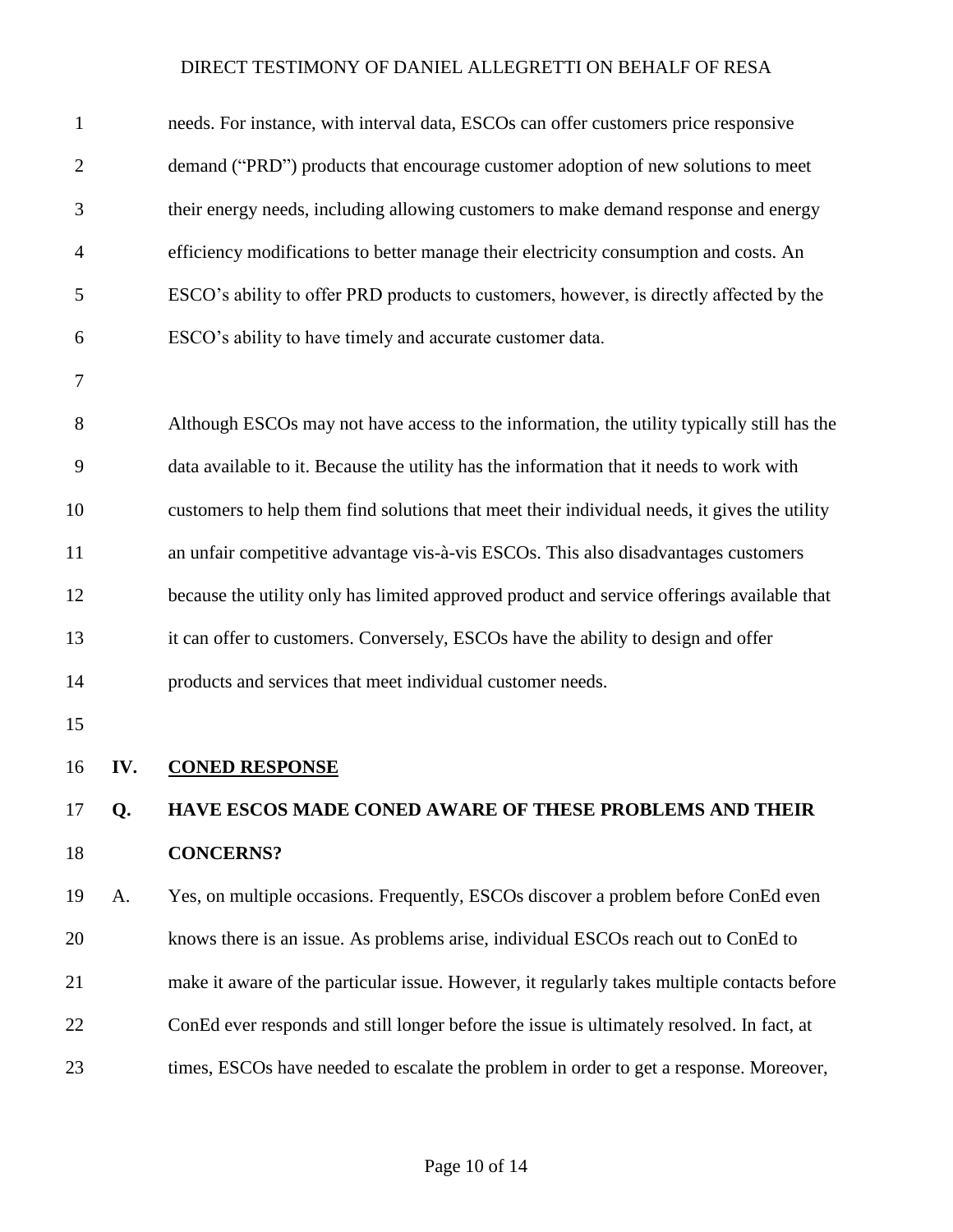<span id="page-12-0"></span>

| $\mathbf{1}$   |    | once ConEd responds, it may fix the problem but, often, that fix is only temporary and,      |
|----------------|----|----------------------------------------------------------------------------------------------|
| $\overline{c}$ |    | within a short period of time, the problem is recurring or affecting a different customer or |
| 3              |    | group of customers.                                                                          |
| $\overline{4}$ |    |                                                                                              |
| 5              |    | RESA has also facilitated meetings between ConEd and its members to discuss persistent       |
| 6              |    | and recurring issues. After these meetings, ConEd will typically resolve the immediate       |
| 7              |    | issues and communications will improve temporarily. However, after a while, the issue(s)     |
| 8              |    | will recur and/or ConEd communications will once again fall off.                             |
| 9              |    |                                                                                              |
| 10             | Q. | HAS CONED TAKEN ANY STEPS TO HELP IDENTIFY PROBLEMS?                                         |
| 11             | A. | Yes. ConEd has begun to provide an unbilled report to ESCOs that provides a list of          |
| 12             |    | accounts that ConEd is aware are unbilled or require usage adjustments. ESCOs can            |
| 13             |    | compare this list to their own information to see if ConEd is aware of all accounts that are |
| 14             |    | missing usage. However, ESCOs likely will not know if accounts for which they have           |
| 15             |    | usage require adjustment. Moreover, while this list helps identify issues with particular    |
| 16             |    | customers, it does not resolve the underlying problem that created those issues.             |
| 17             |    |                                                                                              |
| 18             | V. | <b>RECOMMENDATIONS</b>                                                                       |
| 19             | Q. | WHAT ACTIONS DO YOU RECOMMEND THE COMMISSION TAKE TO                                         |
| 20             |    | <b>HELP RESOLVE THE DATA ACCESS ISSUES YOU HAVE IDENTIFIED?</b>                              |
| 21             | A. | Consistent with the Commission's IEDR Order, the Commission should only approve              |
| 22             |    | funding for ConEd to maintain and repair its "existing" customer data systems. Further,      |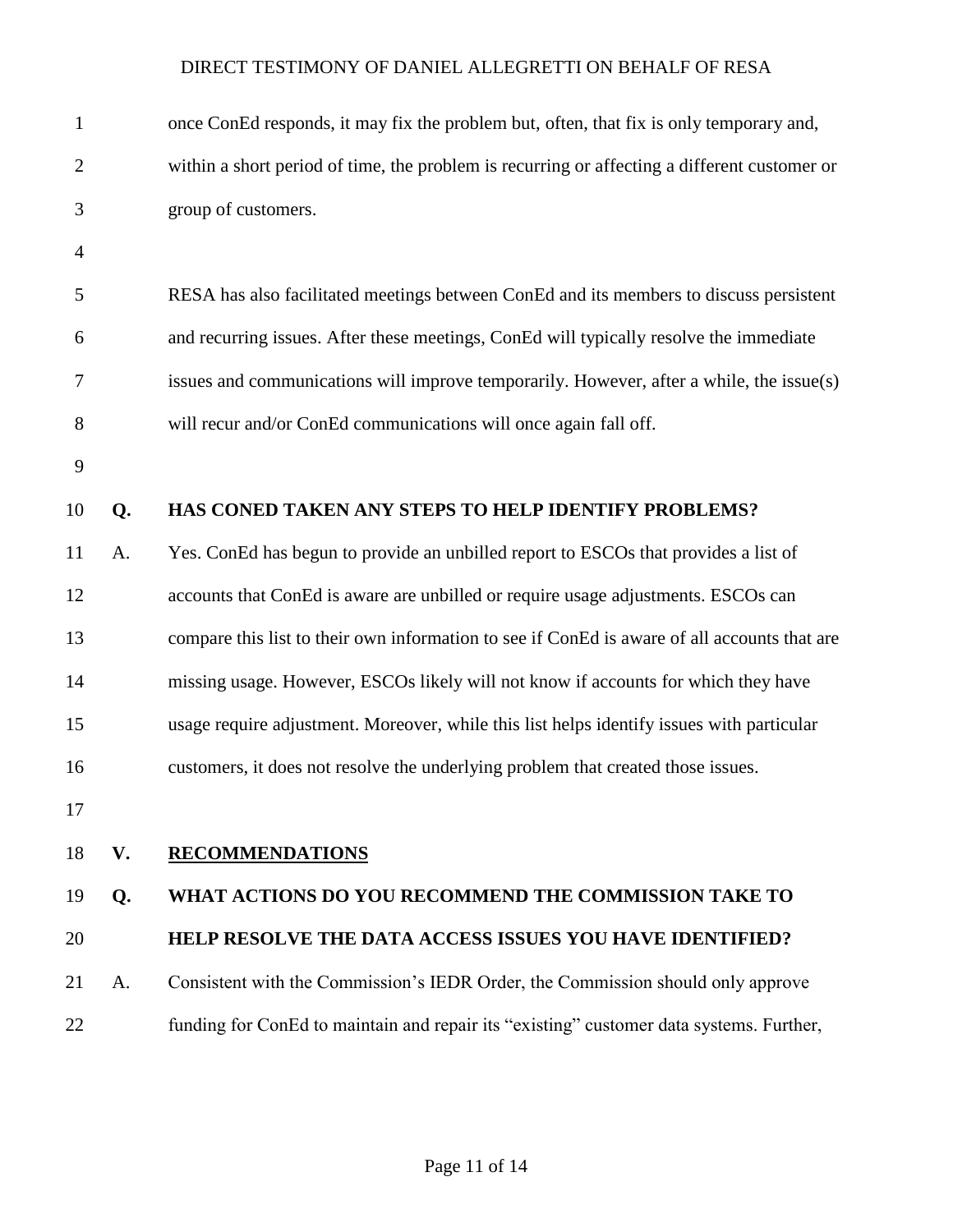| $\mathbf{1}$   |    | the Commission should re-allocate the funding that ConEd requested for new and/or        |
|----------------|----|------------------------------------------------------------------------------------------|
| $\overline{2}$ |    | improved systems to fixing the issues with those existing systems.                       |
| 3              |    |                                                                                          |
| $\overline{4}$ | Q. | SHOULD THE COMMISSION TAKE OTHER STEPS?                                                  |
| 5              | A. | Yes. In order to ensure that the current problems with ConEd's systems are resolved in a |
| 6              |    | timely manner and ConEd communicates the status of its efforts to do so, RESA            |
| 7              |    | recommends that, as part of its order in this proceeding, the Commission require that    |
| 8              |    | ConEd:                                                                                   |
| 9              |    | Within thirty (30) days of the Commission's order, hold a meeting with ESCOs to          |
| 10             |    | compile a complete list of the current problems those ESCOs are experiencing;            |
| 11             |    | At least ten (10) days prior to that meeting, send notice of the meeting to every        |
| 12             |    | ESCO doing business in the ConEd service territory and file notice of the meeting        |
| 13             |    | in these proceedings;                                                                    |
| 14             |    | Within thirty (30) days of the meeting, file a summary of the meeting that: (a) lists    |
| 15             |    | the problems identified during the meeting; (b) provides ConEd's proposed                |
| 16             |    | solutions to those problems; and (c) identifies the time frame in which each of the      |
| 17             |    | issues will be resolved; and                                                             |
| 18             |    | At the beginning of every quarter, file a status report that identifies the issues that  |
| 19             |    | have been resolved during the previous quarter and the progress made toward              |
| 20             |    | resolving any remaining issues.                                                          |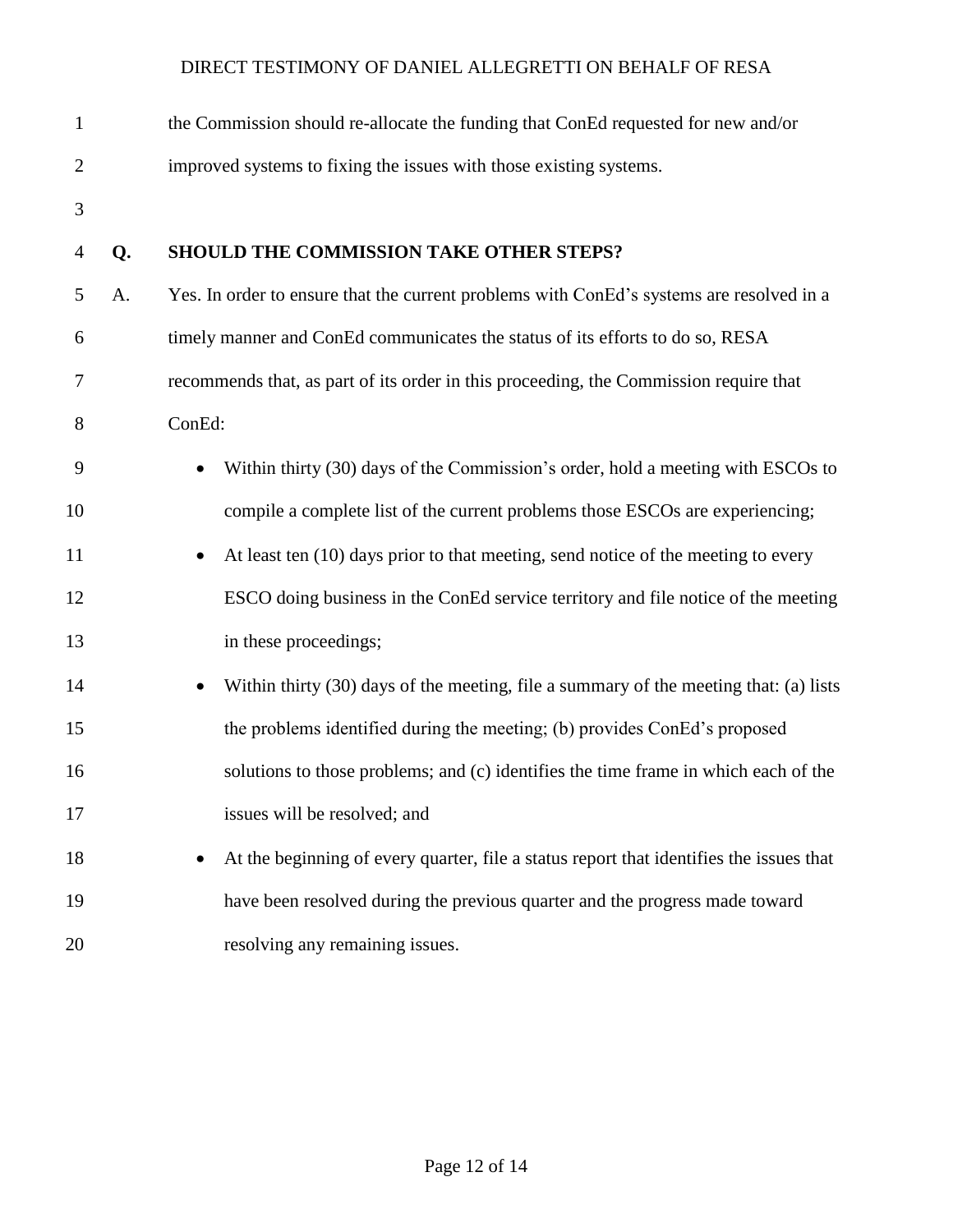| $\mathbf{1}$   | Q.  | DO YOU HAVE ANY FURTHER RECOMMENDATIONS?                                                       |
|----------------|-----|------------------------------------------------------------------------------------------------|
| $\overline{2}$ | A.  | Yes. In order to incentivize ConEd to resolve future issues in a timely fashion and to keep    |
| 3              |     | the lines of communication about those issues open, RESA also recommends that, as part         |
| $\overline{4}$ |     | of its order in this proceeding, the Commission:                                               |
| 5              |     | Require ConEd to: (a) immediately notify ESCOs of problems with the accuracy                   |
| 6              |     | or timely provision of customer data; (b) undertake an immediate root cause                    |
| 7              |     | analysis whenever ConEd becomes aware of such a problem; (c) within thirty (30)                |
| 8              |     | days of becoming aware of the problem, file with the Commission a report that                  |
| 9              |     | identifies each such issue, the root cause, the proposed solution, and the time                |
| 10             |     | frame in which the issue will be resolved; and (d) hold quarterly meetings with                |
| 11             |     | ESCOs to discuss open issues and the status of any proposed solution(s); and                   |
| 12             |     | Establish Customer Service Performance Mechanisms ("CSPMs") for ConEd,                         |
| 13             |     | which include negative revenue adjustments ("NRAs") for failure to issue                       |
| 14             |     | accurate bills and for failure to issue bills at all.                                          |
| 15             |     |                                                                                                |
| 16             | VI. | <b>CONCLUSION</b>                                                                              |
| 17             | Q.  | DO YOU HAVE ANY CLOSING REMARKS?                                                               |
| 18             | A.  | Data provision issues, such as those identified in my testimony, demonstrate the               |
| 19             |     | inadequacy of current utility systems and also the critical need for the utilities to maintain |
| 20             |     | and repair issues with those systems to avoid negative impacts to customers, ESCOs and         |
|                |     |                                                                                                |

<span id="page-14-0"></span>21 the retail energy market.